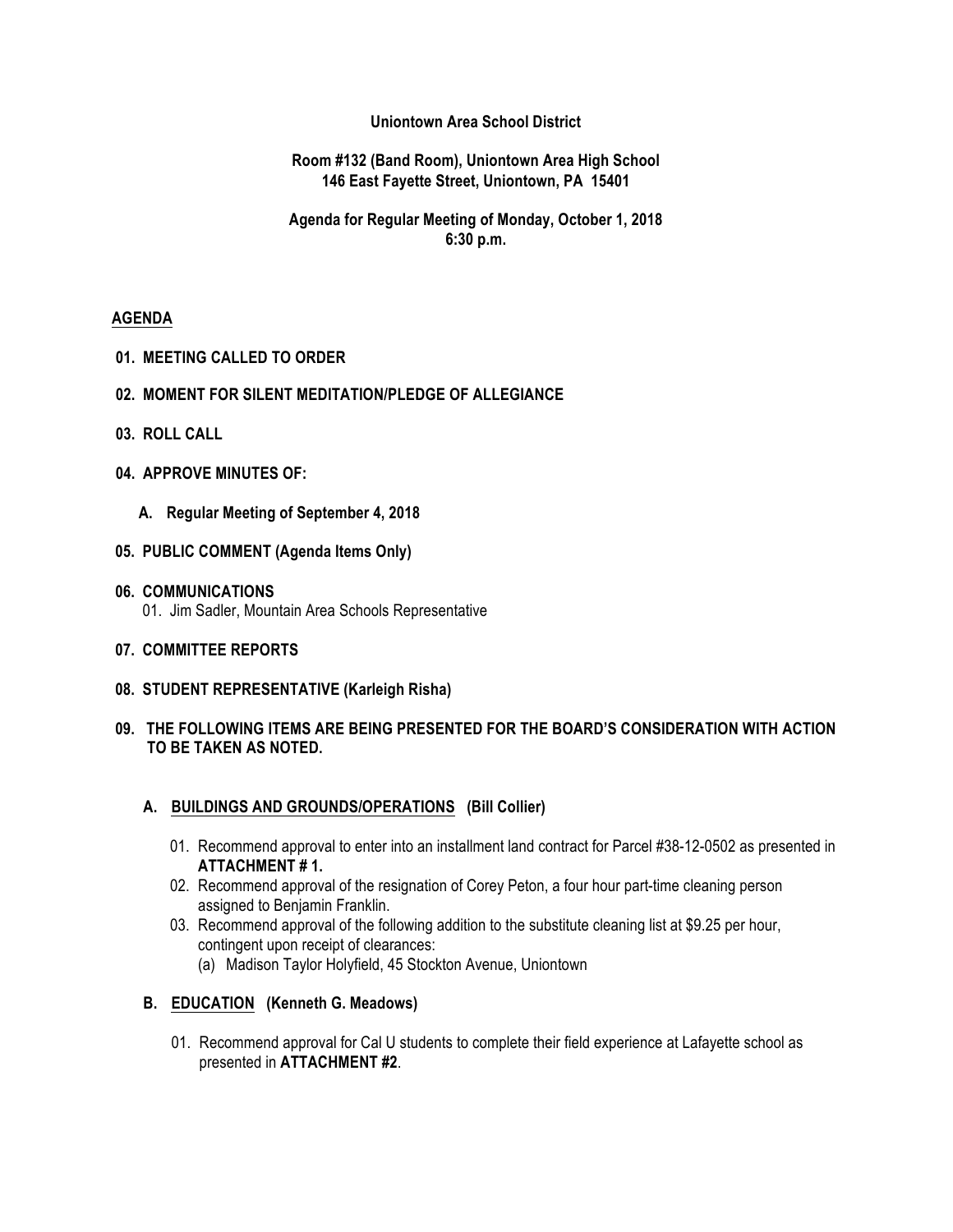- 02. Recommend approval of the expulsion of the following students:
	- (a) 2005454 remainder of 2018-2019 school term
	- (b)  $2003908 1$ <sup>st</sup> semester of the  $2018-2019$  school term
	- (c)  $2005013 1$ <sup>st</sup> semester of the 2018-2019 school term
- 03. Recommend approval of the following addition to the professional substitute list at contingent upon the proper receipt of clearances:
	- (a) Kenneth Sickles- 1201 N. Gallatin Avenue Ext., Uniontown
- 04. Recommend approval of the resignation of Amy Gartley, Art Teacher assigned to Benjamin Franklin, Franklin and Menallen Schools, effective 10/01/2018.

## **C. FINANCE/PERSONNEL (Thomas W. Gerke)**

- 01. Recommend approval of the following financial statements for August, 2018:
	- (a) General Fund Treasurer's Report
	- (b) Federal Funds Treasurer's Report
	- (c) Budget and Revenue Report
- 02. Recommend approval of payroll for September, 2018.
- 03. Recommend approval for payment of the following bills, authorizing and directing Officers of the Board to issue vouchers for same:

| (a) General Fund  |                |
|-------------------|----------------|
| (1) Regular       | \$1,335,570.94 |
|                   | 15.160.00      |
| (b) Cafeterias    | 71 927 87      |
| (c) Federal Funds |                |
|                   | 28.009.41      |

- 04. Recommend approval of the following individual to be added to the substitute secretaries, clerk and aides list at \$9.25 per hour.
	- (a) Amanda Marie Hixenbaugh 731 Church St. Smock PA
- 05. Recommend approval to increase professional substitute wages to \$110 per day.
- 06. Recommend approval to contract PA-Educator.net to seek professional employees as indicated in **ATTACHMENT #3.**

### **D. POLICY/PROCEDURE (Terry Dawson)**

- 01. Recommend approval to enter into a health insurance consortium trust agreement with the Intermediate Unit 1 as presented in **ATTACHMENT # 4.**
- 02. Recommend approval for the addition to current policy #249 regarding Bullying as presented in **ATTACHMENT # 5**.

### **E. STUDENT ACTIVITIES (Don Rugola)**

01. Recommend approval of the resignation of Tammy Marzano as ski club sponsor effective 9/10/18.

# **F. SAFETY/SECURITY (Pam Neill)**

01. Recommend approval of the following addition to the security staff at \$9.25 per hour.